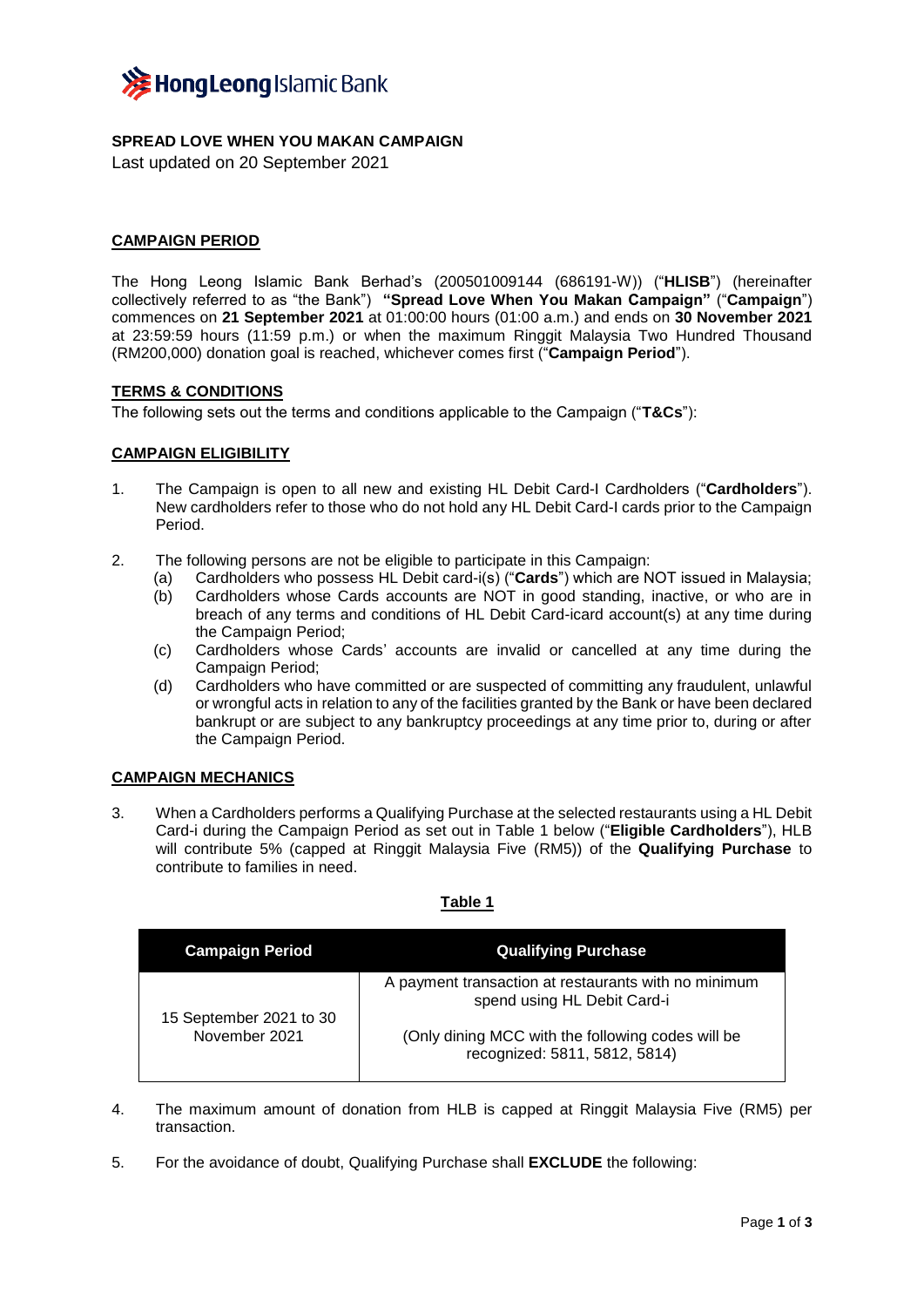

- (a) Refunded, disputed, unsuccessful, reversed, unauthorized, fraudulent or unlawful transactions;
- (b) Any orders made via an online food delivery platform (e.g., GrabFood, Foodpanda, Airasia Food, Pop Meals, Aliments, Delivereat, Deliveroo etc and on the following MCC codes 5499, 5814, 5812, 4121, 5734, 4214, 5811, 4816, 5399, 5921, 5947, 5992, 7230, 7399, 4722, 7372, 7299 and 4215).
- 6. Qualifying Purchase includes local dining transactions only. Qualifying Purchase made in currencies other than Ringgit Malaysia ("**RM**") will not be eligible for this Campaign.
- 7. The Qualifying Purchase made by the same debit cardholder(s) using different Cards will also be included in the computation of the Eligible Cardholders' total Qualifying Purchase.
- 8. It is the obligation of the Eligible Cardholders to provide their latest and valid telephone numbers to the Bank and the Bank shall not be responsible in the event the Bank is unable to reach the Eligible Cardholders.
- 9. The Bank shall not be liable and responsible for any failure or delay in transmission of sales transactions by MasterCard Worldwide, merchant establishments, postal or any party in which may result in the Eligible Cardholders being omitted from this Campaign.
- 10. The assignment of Qualifying Purchase Merchant Code Category description ("**MCC**") for the merchant is performed by the respective merchant's acquiring bank and it is the responsibility of the particular acquiring bank to assign the correct MCC. Spend will not be qualified in the event of incorrect assignment of MCC by the acquiring bank.

# **CAMPAIGN FULFILMENT**

- 11. The Bank will contribute up to Ringgit Malaysia Two Hundred Thousand (RM200,000) to impoverished students who rely on their schools to provide them with meals, and are often not targeted for aid as they do not live-in welfare homes, but with their families within sixty (60) working days after the Campaign Period ends.
- 12. The Bank branches nationwide and other locations will mobilise resources and reach out to schools near branches to identify students in need and donate household essentials to the families.
- 13. More information on the identity of the families in need will be revealed within sixty (60) working days after the Campaign Period ends at the Bank's website.

## **GENERAL**

- 14. By participating in this Campaign, the Eligible Cardholders agree:
	- (a) agree that they have read, understood and agree to be bounded by the T&Cs herein and the Bank's Terms and Conditions available at HLISB's website at www.hlisb.com.my ("**HLISB's Website**);
	- (b) that all records of transactions captured by the Bank's system for the purpose of this Campaign are final;
	- (c) that the Bank's decision on all matters relating to this Campaign shall be final, conclusive and binding on all the Eligible Cardholders;
	- (d) that any reversal of transactions shall be excluded from the Qualifying Purchase;
	- (e) that the donations are non-transferable to any third party and non-exchangeable for upfront credit, cheque or in kind;
	- (f) to access the Bank's Websites at regular intervals to view the T&Cs of this Campaign to ensure that they keep up-to-date with any changes or variations to the T&Cs; and
	- (g) to consent to and authorise the Bank's usage, disclosure or publication of their personal data (i.e., name and masked ID number) for publicity, advertising or promotion purposes in any media.